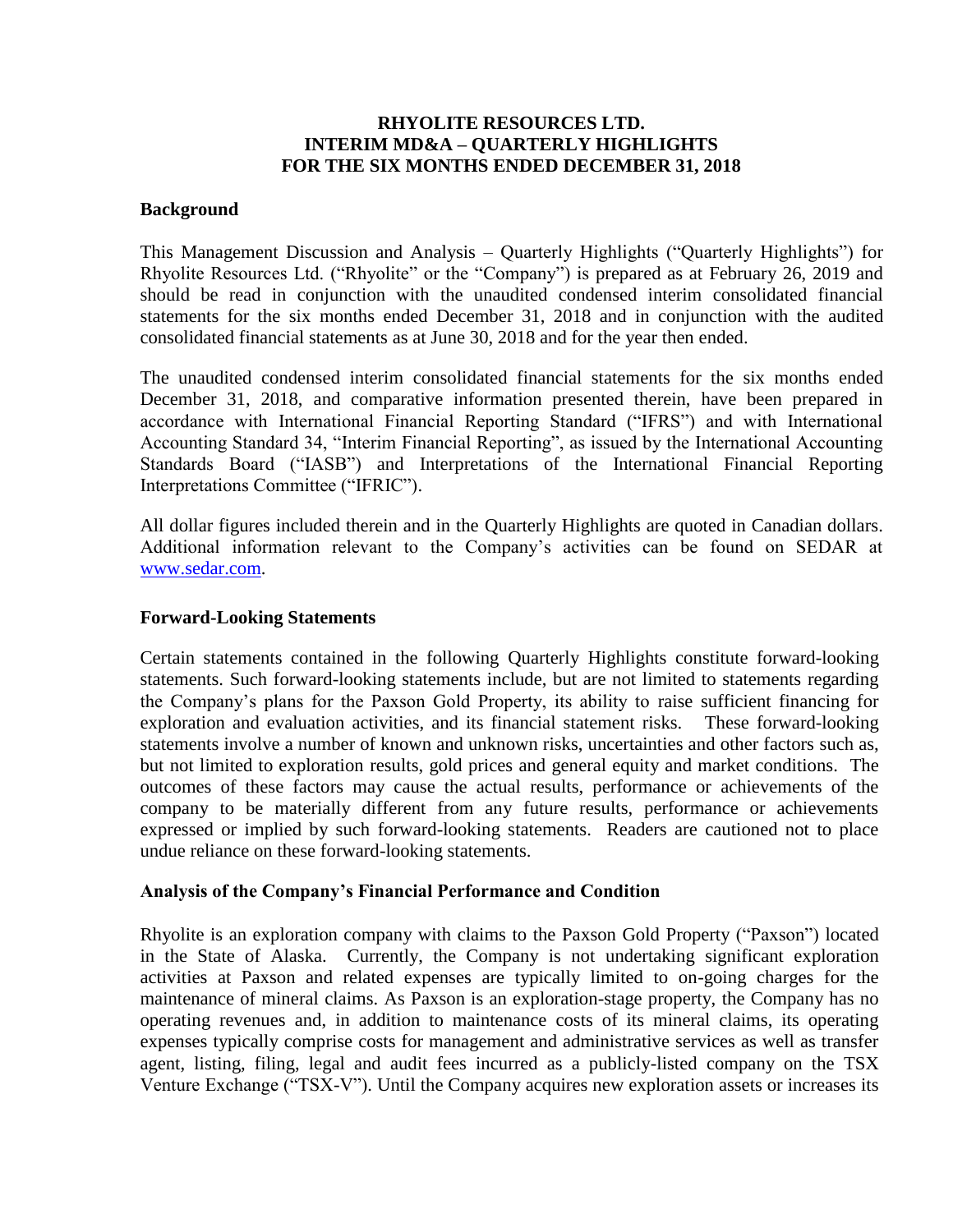exploration of Paxson, these costs are incurred consistently from quarter to quarter and are not expected to change significantly in the next 12 months.

## *Three Months Ended December 31, 2018*

The Company incurred a net loss of \$20,672 for the three months ended December 31, 2018, compared to a \$20,836 loss for the three months ended December 31, 2017. During the three months ended December 31, 2018, the Company incurred a \$2,495 expense for accounting and legal services compared with a \$2,126 expense recovery resulting from a reversal of accruals for audit services recorded in prior periods. Offsetting this expense increase were a \$2,679 decrease in exploration expenses and a \$2,225 increase in interest income owing to increases in interest rates on the Company's bank account.

Other significant items affecting net loss for the three months ended December 31, 2018 included \$12,000 for office administration and facilities provided by a related party and \$2,779 for transfer agent, listing and filing fees. Consistent with the Company's negligible operating activities, these charges were comparable with those for the three months ended December 31, 2017.

## *Six Months Ended December 31, 2018*

The Company incurred a net loss of \$32,084 for the six months ended December 31, 2018 compared with a net loss of \$38,531 for the six months ended December 31, 2017. The decrease in net loss was a result of a \$4,564 increase in interest income owing to increases in interest rates earned on the Company's cash deposits as well as a \$2,679 decrease in exploration costs for the period. Other expenses for general and administrative purposes were incurred consistently between the two periods and were incurred primarily for office administration, transfer agent fees and TSX-V listing and filing fees.

## *Financial Position as at December 31, 2018*

As at December 31, 2018, the Company had cash of \$1,410,540, amounts receivable of \$1,704 and liabilities of \$8,835. The \$1,403,409 in net working capital is sufficient to fund the Company's operations for at least the next 12 months and, in addition to funding routine general and administrative expenses and the maintenance of Paxson mineral claims, may be used to pursue opportunities to enter new businesses or to acquire new assets.

The Company's cash as at December 31, 2018 is \$40,693 less than that as at June 30, 2018. The decrease is a result of \$52,118 in expenditures for exploration, as well as general and administrative activities for the six-month interim period, partly offset by \$11,425 in interest income.